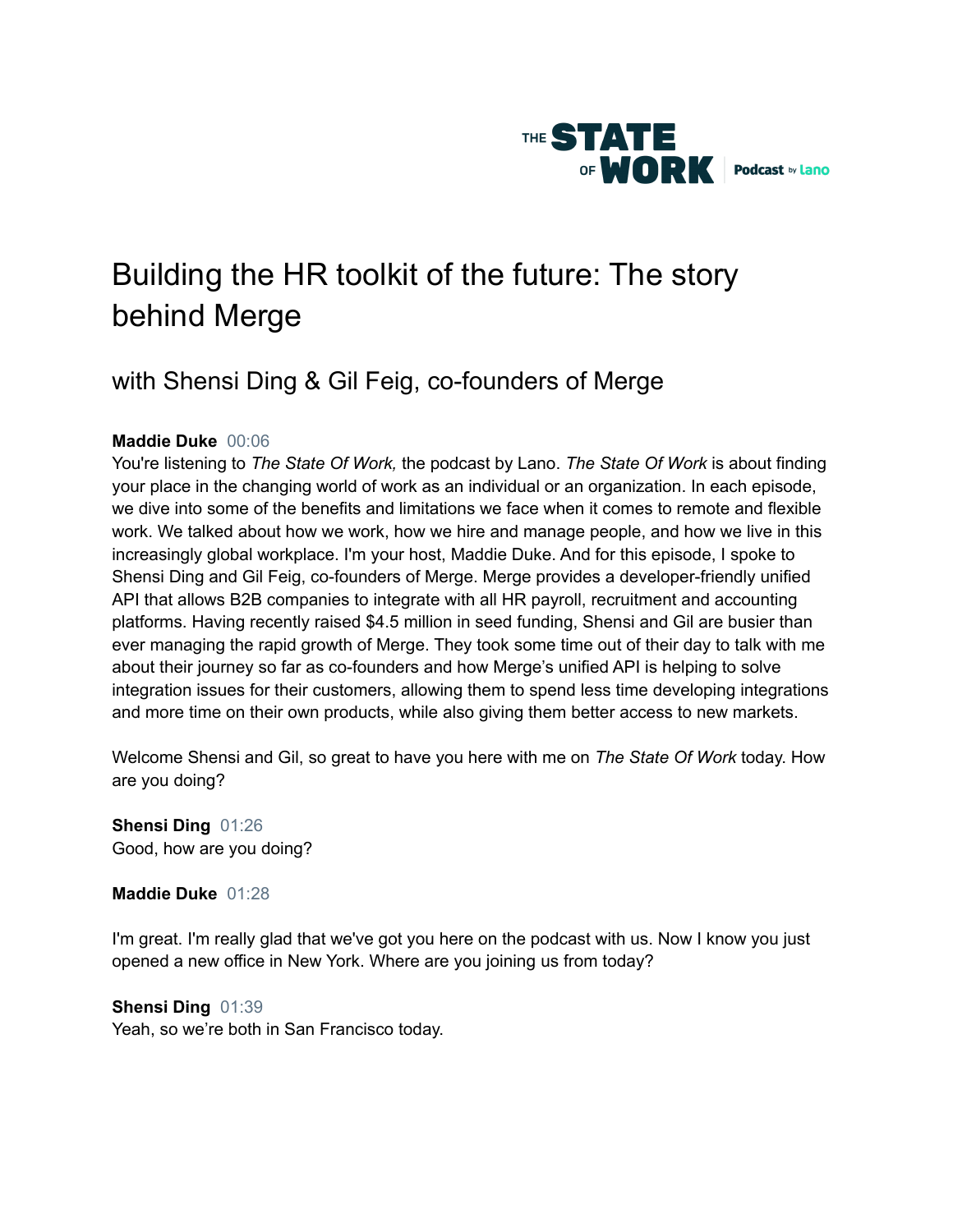### **Maddie Duke** 01:42

Okay, cool. And it must be early morning for you...ish, right?

# **Gil Feig** 01:45

Yeah, it's 9:00.

#### **Maddie Duke** 01:46

Cool. So as the founding team of Merge, I'd really love to get from, from your point of view, the story of Merge and how you've gotten to where you are today.

#### **Shensi Ding** 02:00

Yeah, well, so Gil, and I have known each other for around 10 years or so. So we've known each other for quite a while. We actually met freshman year of college. Way back in the day in New York City. We were all in the same classes, group projects, social group, we were both studying computer science. And we actually were engineering student council class president and vice president our senior year.

# **Maddie Duke** 02:22

**Wow.** 

**Shensi Ding** 02:24 Yeah, so we've worked together before….

# **Maddie Duke** 02:28

The dream team!

# **Shensi Ding** 02:32

Yeah, exactly. So very transitive to API. And we obviously kept in touch ever since. After school, I ended up wanting to focus a little bit more on the business side. So I did investment banking in New York and then moved to San Francisco to join the SilverLake investment team. After that joined a company called Expanse as the Chief of Staff to the CEO. There I was working directly with the executive team, so I got to see a lot of what the company priorities were, what everyone was, like worried about what everyone was focused about, focused on what really excited about, and one of the things that kept coming up was integrations. So because we're in the cybersecurity space, every time an issue popped up in our platform, our customers wanted to be able to export those issues into whatever ticketing service that they use, whether it was ServiceNow, JIRA, you name it. And we didn't have any integrations. So we were really struggling on the sales side, it was really frustrating for our executive team. And so we hired a full team of engineers just to focus on integrations. And it was also really expensive, it took a really long time.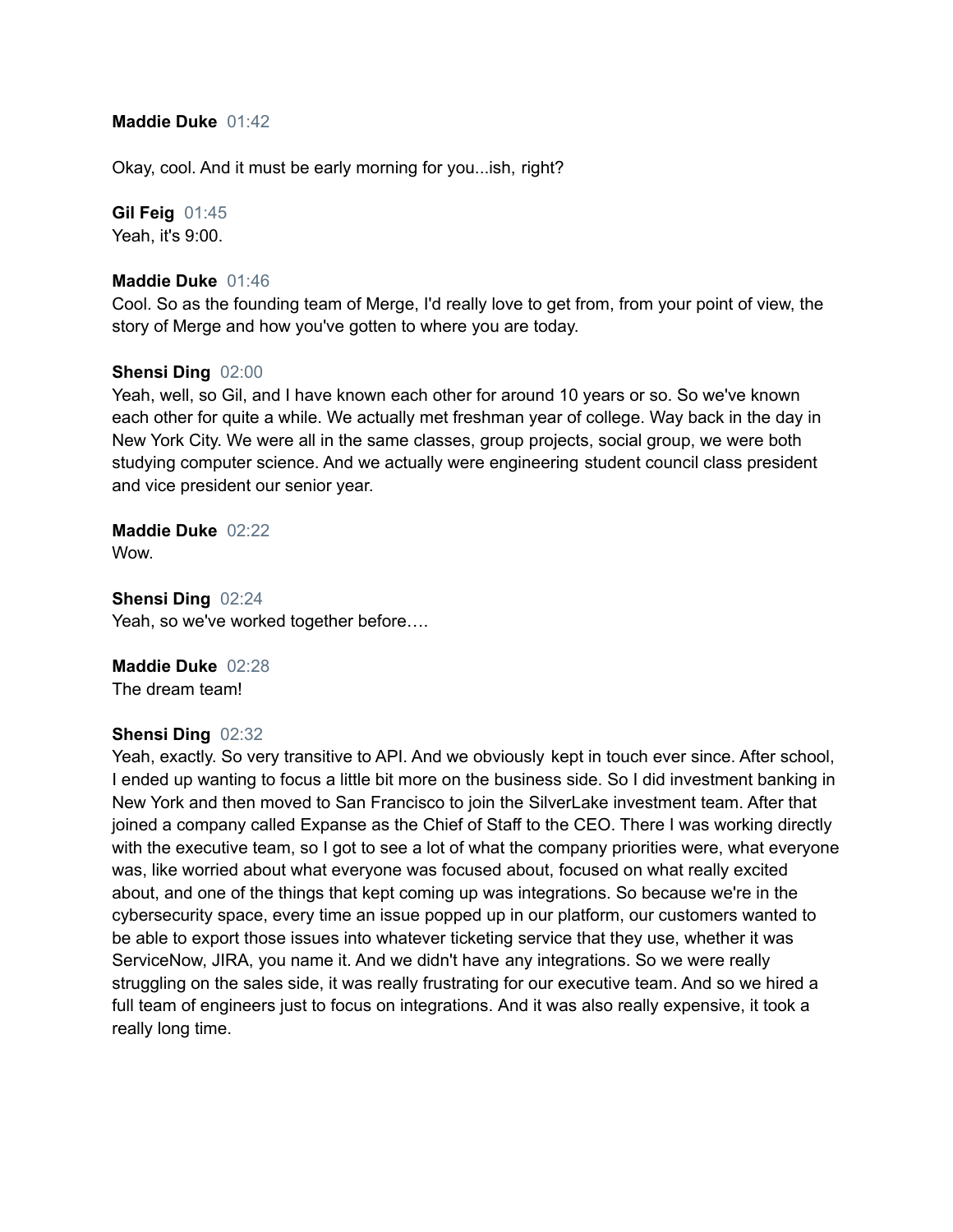#### **Gil Feig** 03:23

Yeah. And then at the same time, I, you know, after school, went straight into tech, so worked at LinkedIn for a few years, and then a robo bank - Wealthfront - a robo investor. And then finally, after that I decided I wanted, you know, a true, really small startup so I decided to join as the first engineer (founding engineer) at a company called Jumpstart (now Canvas) which is a diversity recruiting platform. And while I was there, you know, I saw a lot of things as head of engineering, I was managing, at some point, a team of 15 engineers. And despite having such a big team, we also faced this huge problem with integrations, in our case, having to build applicant tracking system integration. So that's Lever, Greenhouse, Jobvite, iCIMS, Taleo, all of those. And every time we had to build, when we started seeing issues come up with the previous one, we were seeking partnerships and it just involved the whole org - sales, post sales, product design. And we were spending so much time on these integrations, it got to the point where we felt like we were more of an integration business than a diversity recruiting platform, and it was stopping us from really achieving our mission. And one night, you know, me and Shenshi had been doing our weekly Sweet Green dinners since college. And at one of those, she noticed that I looked pretty worn out and was like: what's going on? I told her the story and told her the problem we were facing. And we realized in that moment that despite working in very different industries, you know, with very different integration needs, we were facing a very, very, very similar problem. And so we did a bunch of research nights/weekends and found that this was a problem that spanned many B2B verticals, and decided to tackle the integration problem.

#### **Maddie Duke** 04:55

Yeah, that's amazing. One thing that really stood out to me at the start is like I don't know, that I've ever met. People that have met in college and done group work together and actually, like, seamlessly worked together and maintained friendships and, and business relationships even like what a story - super inspiring and, you know, makes a lot of sense that you know, you've combined your skills and backgrounds to, to, to, to work on Merge together. When did you say you founded Merge, sorry?

#### **Shensi Ding** 05:28

At one year ago, we just had our one year anniversary.

#### **Maddie Duke** 05:31

Wow. And what, like, huge growth you've had in the last year? That's, that's epic. Congratulations.

# **Gil Feig** 05:40

Thank you! It's been very exciting.

# **Maddie Duke** 05:43

How do you think things would have been…. How do you think things would have been different? If you had started Merge, like, say, five years ago instead of in the last year? Like,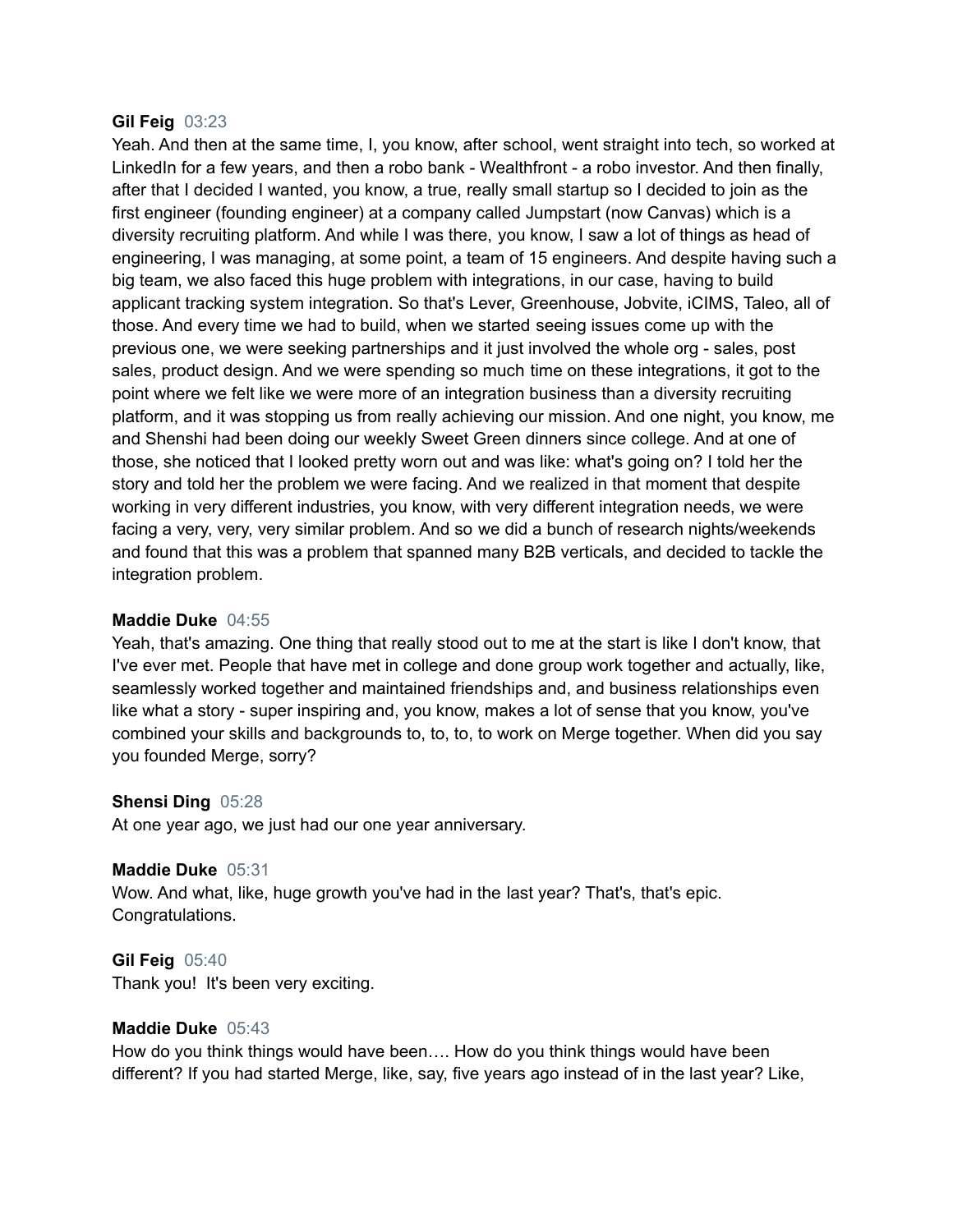what sorts of challenges are you or your customers experiencing now that you think would have been different, you know, pre-COVID world?

# **Shensi Ding** 06:00

Yeah. So I think one thing that really helped us was focus to be honest, during COVID, there wasn't a ton to do but work. And so our team, we got really close, because we got to spend a lot of time together really talking about the company, thinking about the company, we obviously put in a lot of hard work, but really wasn't accelerated during that time. Um, I think it would have been a little bit harder to have people focus as much in the past few years before COVID, just because there's so much going on and so many things to do.

# **Gil Feig** 06:25

Yeah, and another thing about COVID, is we saw a big rise of remote work companies and other types of, you know, companies, even just just many, many more small startups that you know, really need our services. And so not only have we been able to, you know, sell to more companies, but also we have more and more growing companies to talk to you, research, understand the problem and, you know, build for them.

# **Shensi Ding** 06:46

Totally.

# **Maddie Duke** 06:47

Absolutely. I mean, you know, one thing that I really kind of want to focus in on today is how Merge is helping businesses all around the world find solutions to global HR challenges through the products that Merge offers. I want to talk about like, what, what are the biggest global verticals or HR challenges that that you're seeing from the point that you're in where you're kind of like this marketplace almost, for HRIS and applicant tracking systems and also businesses like Lano.

# **Shensi Ding** 07:20

Yeah, so one thing that we didn't really expect when we got started was we were planning on just focusing on the United States. So we did some opinionated things in the beginning with our API, like state versus region and the like zip code. And then over time, without realizing it, we expanded internationally super quickly. And it did start with Lano. So we got linked with Lano, and it was really interesting, because it showed us how, especially in the EU, working and hiring people internationally is extremely important and that does mean that you have to work with a lot of different HR platforms. And especially since companies in that area do have to sell to a lot of different companies, not only in the EU, but also in other regions. It requires the number of integrations that you have to have in order to sell to be extraordinarily high in comparison to other... in comparison to the United States. And so we found like a really great customer base over there. And it's been really interesting seeing a lot of companies emerge trying to support all these different companies. Yeah, so it's been really interesting. For us, it was definitely a plus that we didn't really expect. And I think COVID is adding people becoming more flexible to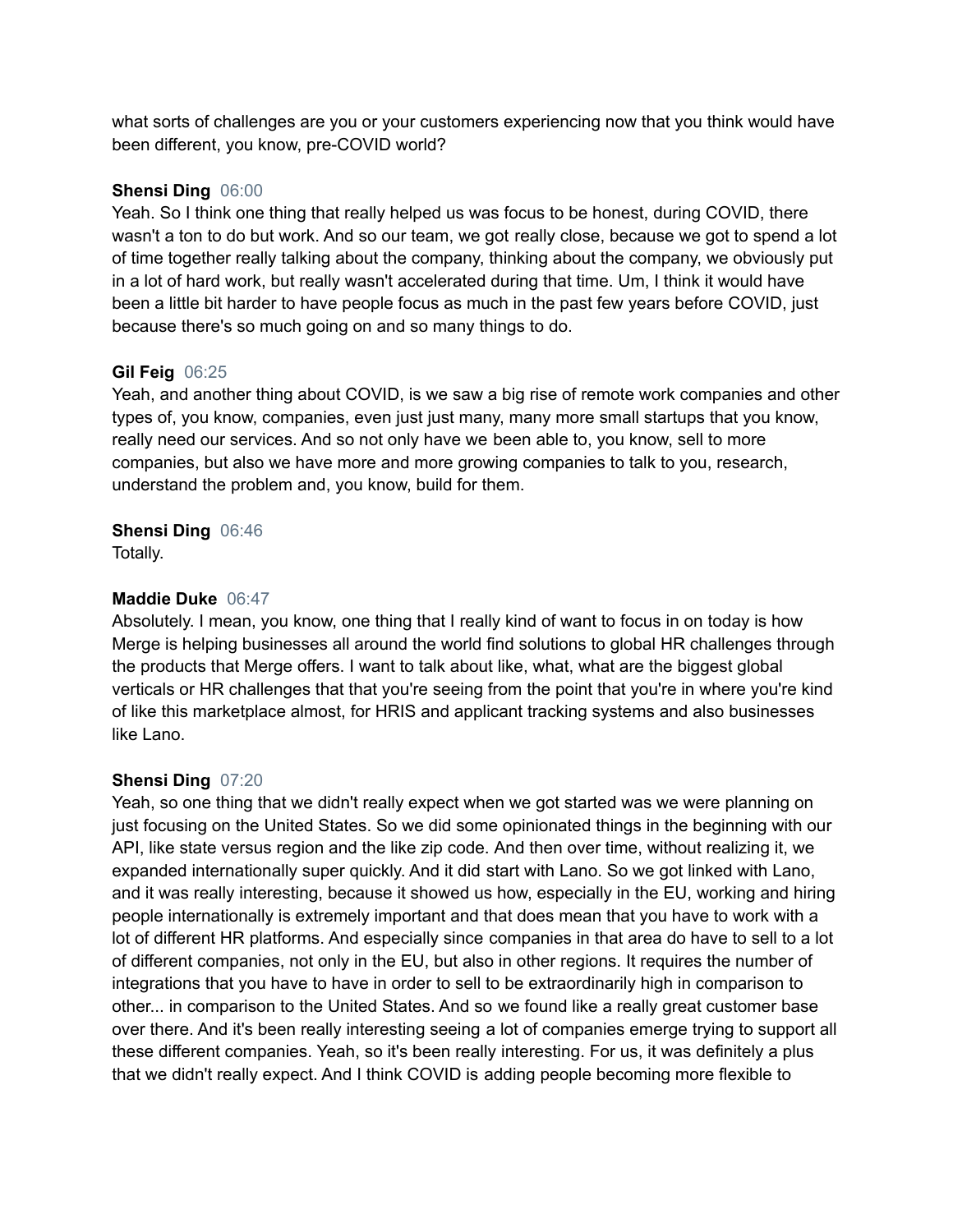remote work and has definitely also created a new customer base that we're excited to embrace, too.

### **Maddie Duke** 08:33

Yeah, and I mean, from the Lano side, being able to utilize and integrate, well, the integrations with merge with with other HR tools, you know, allows Londo to kind of really improve the offer that they're providing to their clients and customers, and just opens up that network so much wider. And I'm sure you've seen some examples of that with some of your other clients as well.

#### **Shensi Ding** 08:57

Yeah, so we've been working with a lot of European companies, and also Middle Eastern companies that are trying to expand to America. And through using our integrations, they're able to really sell to this customer base that they previously weren't able to get access to. So it's been really exciting, helping all these companies grow really quickly, also learning a lot about them as well. I've learned a lot about Croatia, Berlin, just through these sales meeting. So it's been really, really fun for us.

#### **Maddie Duke** 09:21

That must be really interesting, like learning all these different ways. Like it's something also in my kind of little journey with Lano I'm also learning a lot about like, in different countries and the way they're hiring, especially how like employment law works around the world, particularly with Lano, because it's it's so much to do with like hiring globally, but then paying locally and and how that all works and also as someone who's from one country and living in another. The idea of a mini job in Germany was also news to me a few years ago when I first moved here. Are there any other really exciting or pivotal use cases that you've had, companies that you've worked with that you could share?

# **Gil Feig** 10:03

Oh, yeah, yeah, so we actually, so we really support, I would say, two main use cases. And so one of those is this classic use case that we've talked about where, you know, we basically provide what's called a unified API, integrate one time with us and get access to 20/30 platforms for your customers. But we've also seen interestingly enough, another use case, which is an internal clean API wrapper, some platforms can be pretty difficult to get API access to, or you know, they built their API's 10/15 years ago, and it's not a small feat, you know, at a big company to have to go around and rework that rebuild it. And so a lot of these things are built in legacy code. And it can be quite difficult to integrate with. So we've seen various companies, you know, even a church uses us for an internal use case where essentially, they want to connect their internal HR system to other internal platforms, and using our SDKs, because it's so easy to get it embedded, they found that they actually can just use us to wrap around their HR system and extract and push data to other systems that they use, again, internally within their own company. So it's a secondary use case to you know, what we're truly built for, which is an integration platform for product development. But you know, we've been really excited to see people using it for all sorts of unexpected use cases.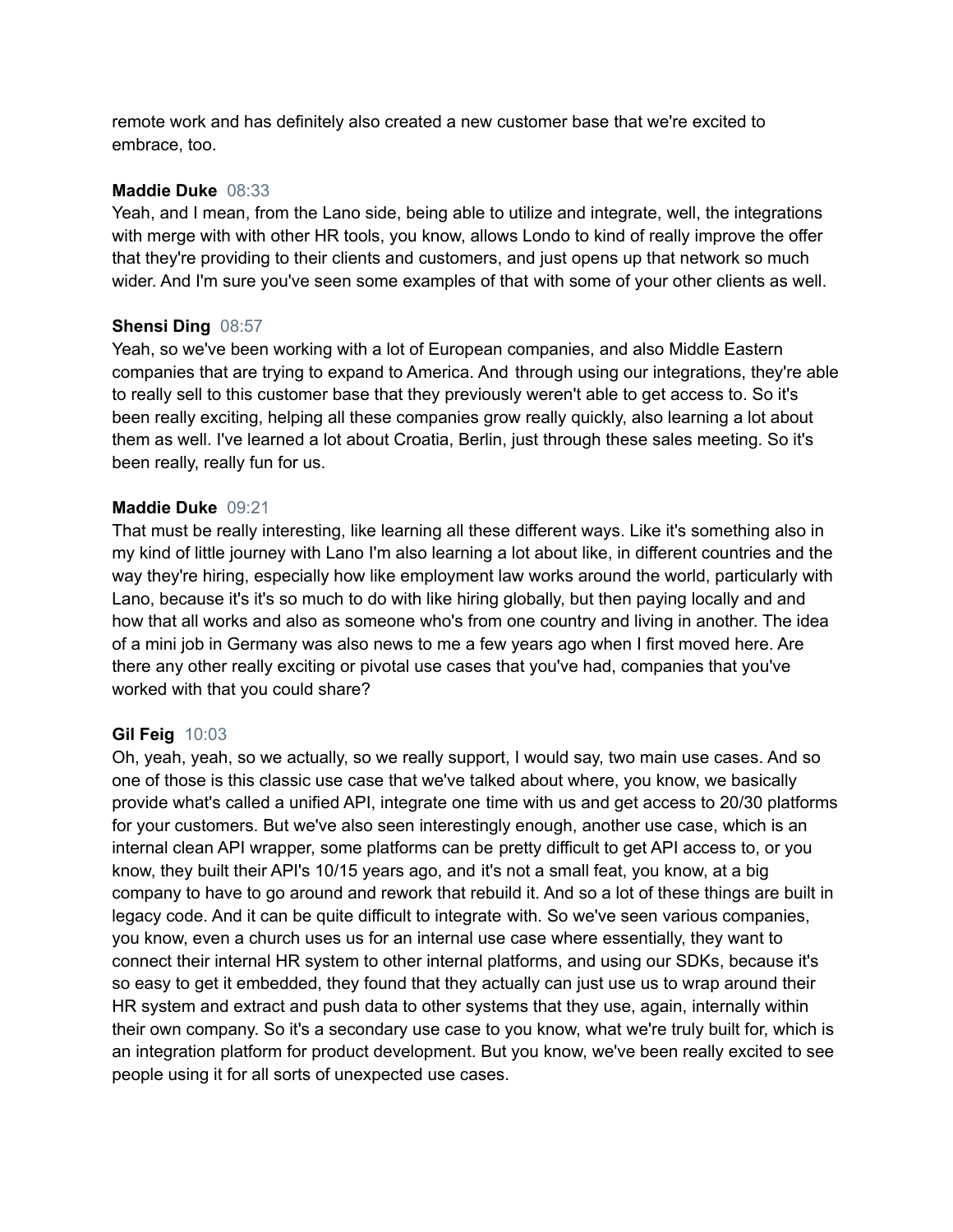#### **Maddie Duke** 11:20

That's really exciting. That's really cool to hear. There is one thing, I just want to make sure that anyone who's listening who's like: What's an API or like, What's an SDK? Could we have a quick like plain, plain English, and it may be just in general, like a non-tech person's introduction to what Merge does.

# **Gil Feig** 11:40

So yeah, an API is an application programming interface. And what that really boils down to is it's a way for systems to exchange information. So you know, an API that a lot of people I've seen is, when you go to a website, you click login with Facebook, and it jumps you to Facebook. And then it says: Do you give access and jump back? So really simple, you know, you can semi consider that an API. But then you start to see more advanced APIs probably in a lot of business tools you use where you push export on one system, and you see them up here and another system. Let's say, you know, someone signs up for Workday to get on payroll, and then you're seeing that same person appear in other systems that you're using. That's an example of an integration. So it really is a way for, you know, different platforms and different systems to exchange data, whether that's user data, or usage data, or anything really. And then an SDK is that's more of a programmer term. It's not as public but it's basically a really simple way to build out a connection to an API.

#### **Maddie Duke** 12:43

Lano has everything you need to grow your global team. Companies of any size can hire and pay employees compliantly in more than 150 countries, taking care of compliant contracts, local tax law and international payments, Lano is a must have for the HR toolkit of the future. To find out more or to book a demo, head to lano.io

What have been some of your biggest integrations or partners, like, were there any that made you really reach a point where you could go? Okay, this is really taking off. Like what's your biggest kind of early stage integration and partnership?

#### **Shensi Ding** 13:25

Yeah, so I think what we realized that this was a good idea was when we talked to around 100 companies, when we were at our previous jobs, we really wanted to validate that this was something that people would use and find really valuable. And then we actually solve the problem. And the earliest partnership, I think we did like a lot of free demos, just trying to test them out. But I think the first official partnership was with Hibob, they were really great head of partnerships there. And he was just super supportive. We didn't even have any funding yet. It was just the two of us. And he kind of saw what the long term vision was. And so he was really supportive and gave us a partnership when we had nothing, so it was probably our earliest and that helps us a lot with future partnerships, too.

#### **Gil Feig** 14:04

Yeah. And what's been really interesting for us has been, you know, when someone really gets the problem, whether they're a head of product at a company that needs ATS integrations, or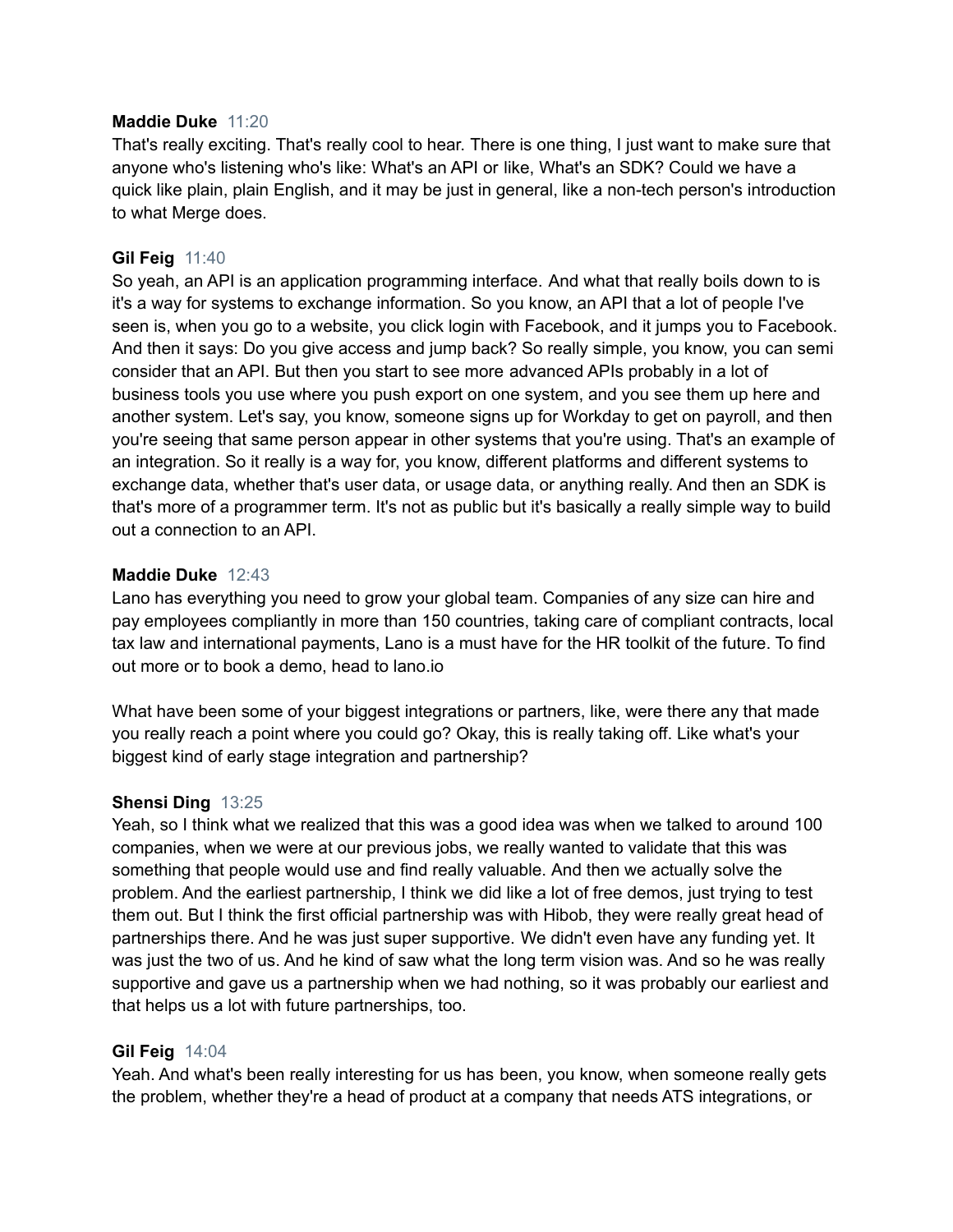HR, integrations, whatever it is, when someone gets us, they, they get it, and they understand the value right away. And it's quite visceral for them. You know, it's almost like it's almost like you, it's like you're solving this pain that they felt for so long, and they can't get around, because they just don't have the resources to build out those 20 integrations.

# **Maddie Duke** 14:30

Absolutely. It, you know, I mean, like, it makes so much sense to use an integration rather than building your own systems internally. And I imagine also making not just a huge difference to like head of product type people, but also those people that are working in HR and actually kind of using that data/day-to-day people working in payroll and applicant, applicant, candidate management, HR management, like, have you have you had any golden bits of feedback from those people that are kind of the day to day users?

#### **Gil Feig** 15:06

Yeah, so we really, here's a lot of indirect feedback again, because you know, it's kind of like our customers that offer the integrations. But from our customers, we've heard just really, really good feedback from their customers who, you know, either previously didn't have the integration, I would say, one that's been really exciting is one of our customers traditionally uses CSV uploads. And they would just ask their customers to send over a CSV every week or two, and they would upload it wrong. And you know, they had, they had a bunch of issues with it. And it was just so manual. And if their customer forgot to send over the CSV, then the downstream effects of that on the platform can be really, really bad. And so switching over to our integrations, everything became automated, they still have a few people left on CSVs that they're trying to convert. And they said that the whole transition has been, like, magical for them. And so hearing that feedback, sharing that with our team, was really inspiring.

#### **Maddie Duke** 15:57

Yeah, those bits of feedback are always super important to remember and take into account when you're, especially when you're having a hard day or like going through a tough period. What, like what have been some of your biggest challenges along the way?

# **Shensi Ding** 16:14

There's a lot to do. We're pretty busy. And I definitely work a lot. And our team is really, really awesome. They also work a lot as well. Yeah, there's just a lot to do. And it's nice having a lot of customers, but it's definitely very busy.

#### **Maddie Duke** 16:29

How do you like maybe on a personal level, like how do you, kind of, keep yourself motivated and keep yourself feeling okay, when you're when you are when you when there is just like an endless pile of things to do?

# **Gil Feig** 16:42

Yeah, I mean, from my perspective, this company is self motivating, because me, this was just a dream for me in Shensoi. You know, two years ago, we started talking about this. And, you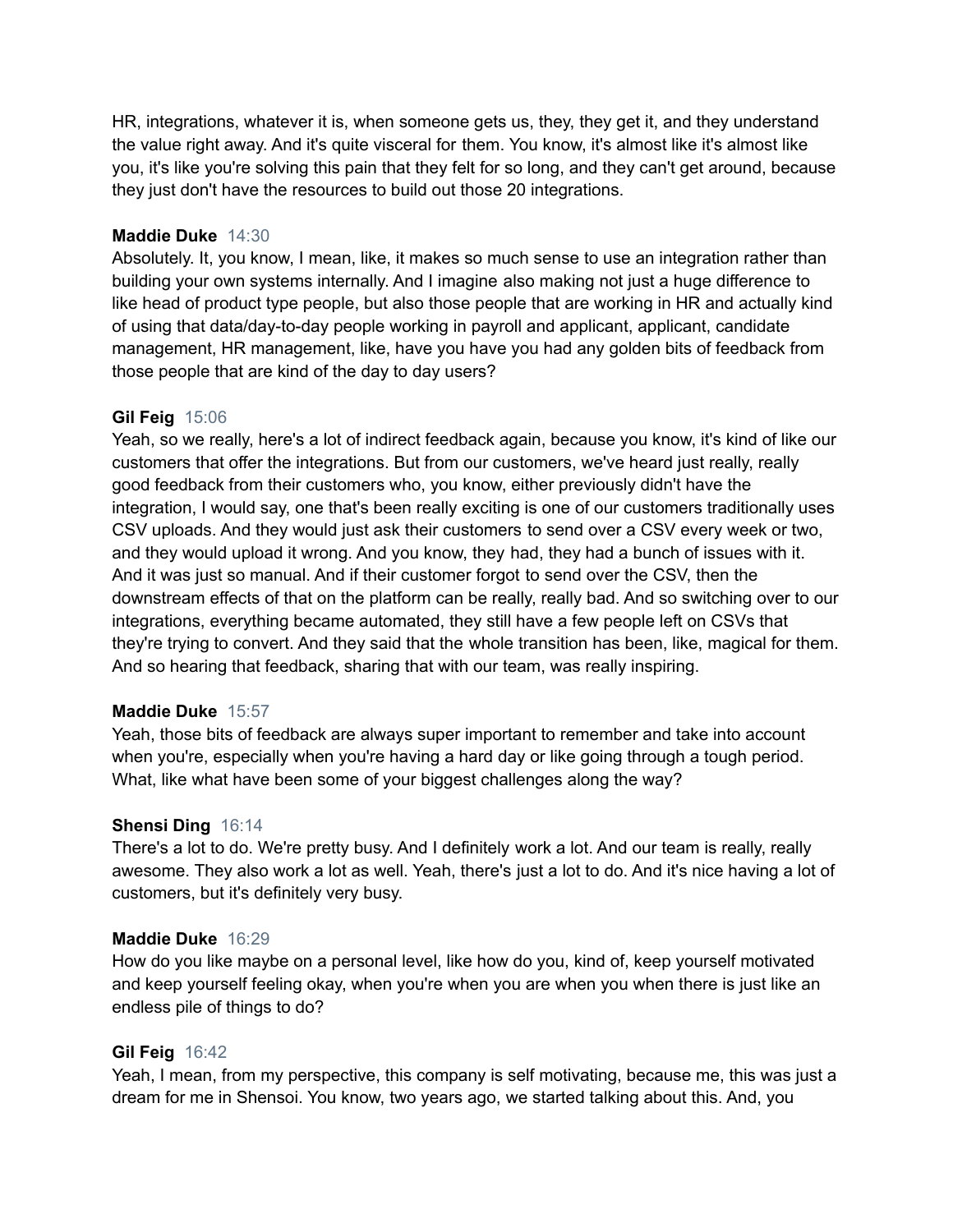know, we didn't know like, we assume people needed it, we but we didn't know for sure we started doing research. And every day, it's just become more and more clear. And that's all the motivation that I need personally, like, it's, it's crazy to see people using our platform, millions of API requests a day, you know, we have, we have hundreds of companies, and it's just been, you know, beyond our wildest dreams. And so the validation of people using it is really it for me.

# **Shensi Ding** 17:15

Yeah, I would agree with that, too. It's been really awesome seeing how quickly things have been rolling, especially since we launched and came out of stealth. But I think one thing that also really helps us go and I call each other really aggressively, it just helps to have someone like always available, like whenever you need to talk, Merge is kind of like our child. And so it's nice to have someone that cares just as much like at all times 24/7, about the company too.

#### **Maddie Duke** 17:41

Oh, that's really, really great to hear. It does sound like you've got a really special like, you're not just kind of like a random co-founding team, you're like actually friends, and you actually really know each other. And both bring different strengths to the team. So it's super, it's really great to hear. And to see that, like, I can kind of see the special bond that you guys have together as well. So it's really cool to see. Um, Gil, you mentioned earlier that you were a founding engineer for Canvas previously named Jumpstart, which was where you were working when you and Shensi first had the idea for Merge. Being in the HR and recruitment space as well, is Canvas a Merge partner?

# **Gil Feig** 18:21

Yeah, so the CEO of Jumpstart/Canvas is an investor and they have us in the roadmap to use us.

#### **Maddie Duke** 18:30

Great, that's awesome. So you like your past employees have been supportive of your of Merge, which is like super cool.

#### **Shensi Ding** 18:39

Super supportive so all four co founders, so, so co founders of his previous company and co founders, my previous company also invested and have been like our biggest cheerleaders, it's been really awesome.

#### **Maddie Duke** 18:49

How great to have such strong support and belief in what you're doing from past employers, as a founding team that represents some underrepresented communities of people I know, you know, what it's like to fight for your place at the table and to fight to be heard. You've mentioned to me in a previous conversation that diversity and inclusive hiring is important to you. I'd love to hear what that looks like, at Merge, and also, maybe how, like the role of tech, I guess, in diverse hiring and what that looks like, but for Merge, and then also like, what your opinion is on that in the future?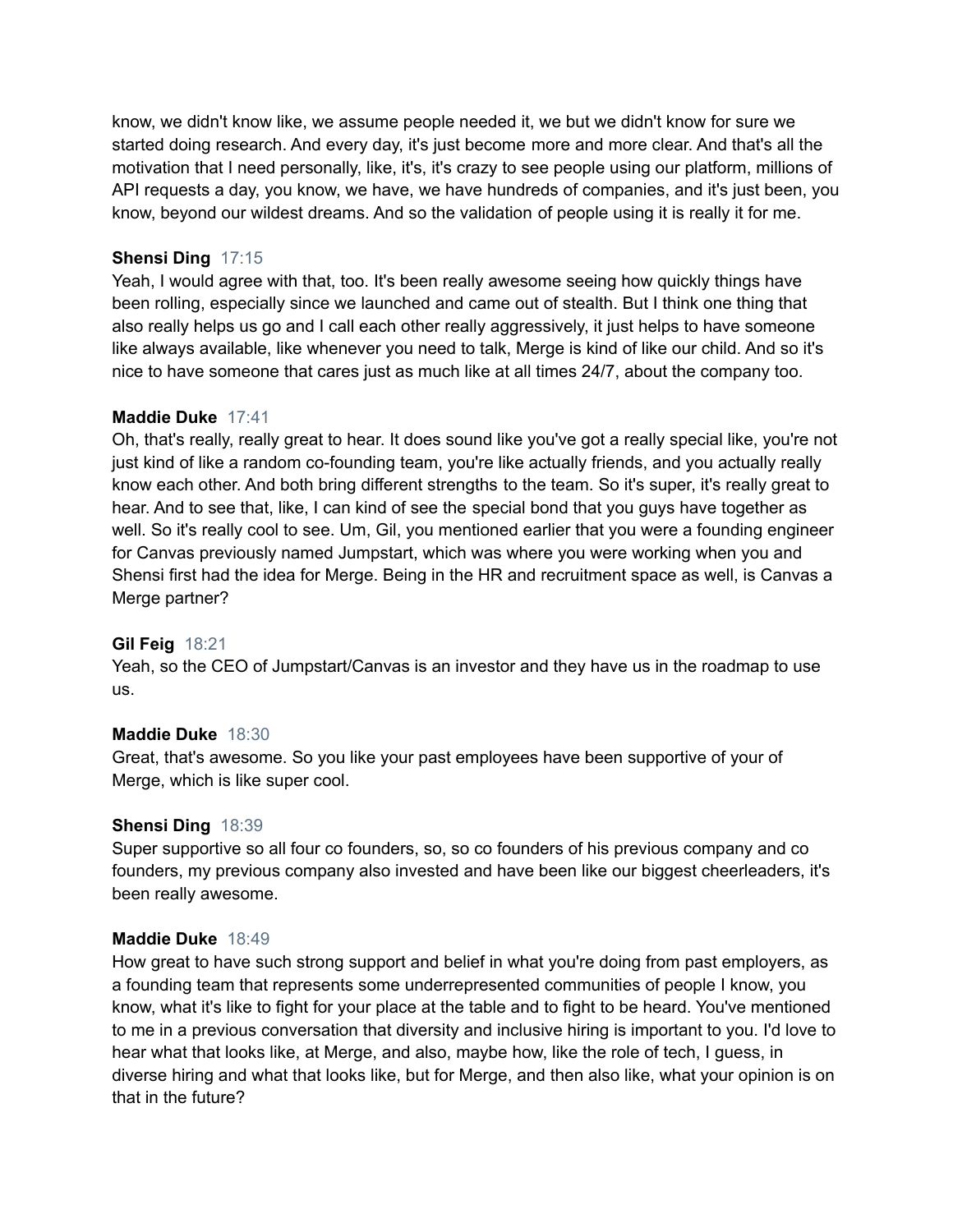### **Gil Feig** 19:28

Yeah, so I mean, coming from Canvas, I, you know, probably my biggest learning was that, you know, you're not just gonna end up with a diverse team by doing nothing. You have to be on top of it, and you have to actively seek it out. And it's been really amazing to see some tech platforms like Canvas, really focus on that double down. They've now you know, fully gone hadn't been like we are a diversity recruiting platform, which wasn't what they did at first. Maybe, maybe, you know, it wasn't an accepted term back in the day, and I'm actually quite proud and I think that the whole team is that they're able to do that these days and really be clear about what their mission is. And so I yes, I love what these platforms are doing. And I think it's imperative to use them. And you know, we're both - Shensi and I - are huge fans of their blog where they talk about, you know, all the strategies that you have to employ to build a diverse team. I mean, I think that also comes with, you know, understanding and embracing the idea that a diverse team is important, which is something that, you know, both of us bring, but we don't bring all diversity by any means not even close to that, like, I'm still a white male, and I still came from, you know, a middle class family. So there's a lot that both of us don't understand and where we, you know, we know that we accept that. And we're doing our best every day to make sure that we bring people onto our team who are able to bring those other perspectives.

#### **Maddie Duke** 20:47

Yeah, I think it's super important to like backup, a claim or even a plan to kind of move towards a more diverse workforce. Because I know there's a lot of businesses that kind of say it, and then maybe don't back it up. And it's like, it's like the equivalent of greenwashing. You know, it's, it's, you have to be backing it up. And you're right, like, yeah, there's so much, there's so much more than just kind of ticking one box, you have to kind of be thinking beyond that, and like bringing diversity of thought as well. I think it's a super interesting and relevant topic.

# **Gil Feig** 21:21

Yeah. Another thing that we do, which has been really exciting is also, you know, companies that that focus on diversity and social good use our APIs, especially the ATS API for diversity recruiting, and that the HR API for social good are platforms that are enabling, you know, volunteer work, and all of that within companies. And so it's been really exciting for us to work with those companies. And you know, though, we don't think this means much. We do offer a discount to any company like that. So if any, if any company that's really, you know, doing good work around the world for for any cause, but especially because of diversity in the workplace. We're always happy to offer a discount there and work with those companies to make sure that you know, they're able to accomplish what they need.

#### **Maddie Duke** 22:04

That's awesome. And what about at Merge? Do you have like, a strategy or kind of quota? Or, like, how do you approach this as a leading team?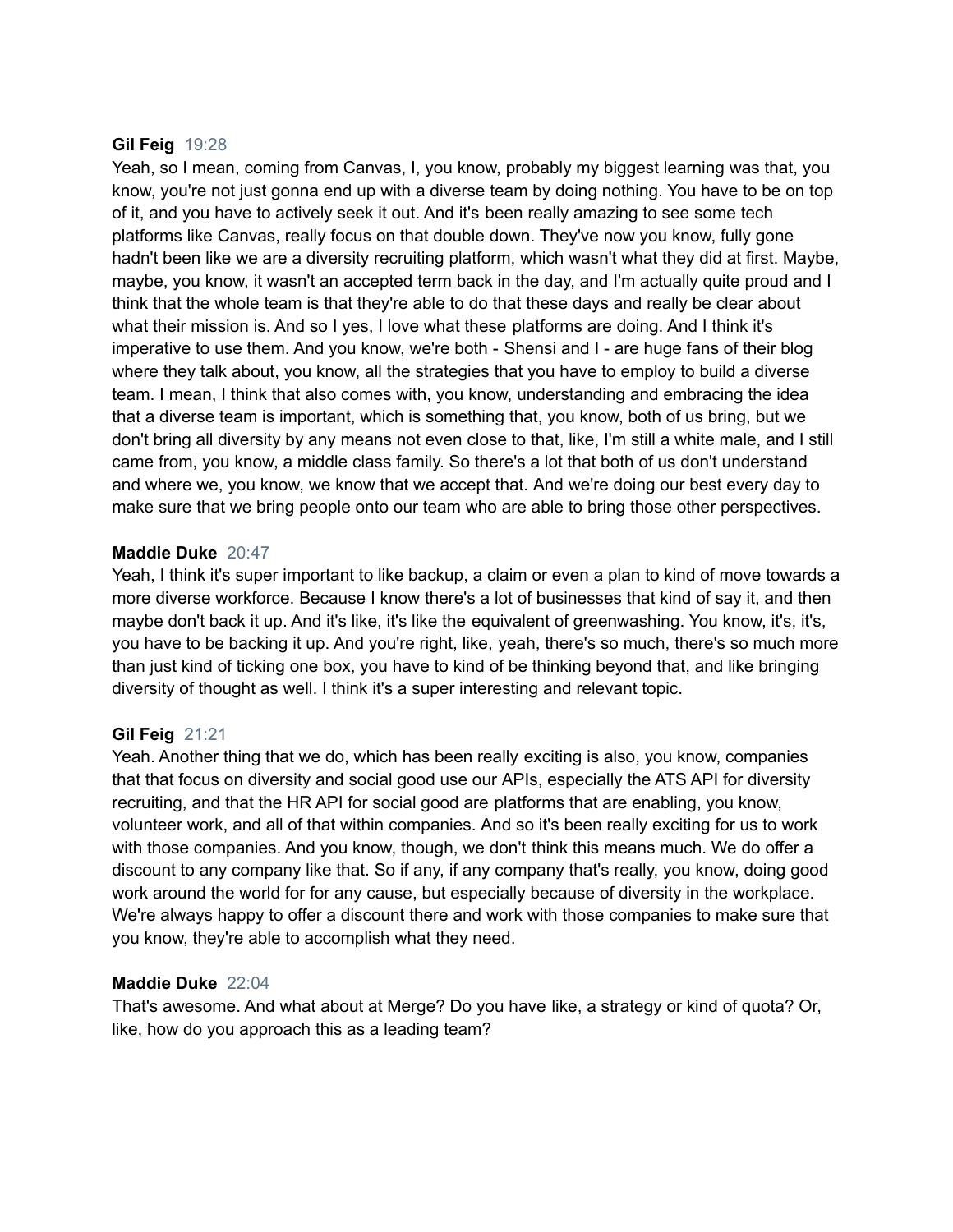#### **Shensi Ding** 22:15

We're pretty proactive about sourcing, I would say we're a heavy sourcing house. And I think one thing that we really try to do whenever we're sourcing candidates is making sure that we are sourcing diverse candidates.

### **Gil Feig** 22:27

Yeah, and we've started to embrace the Rooney Rule more and more, and we want that to be part of our process, always. Moving forward, where, you know, we are always required to consider someone from, you know, a diverse group before making a final decision on a candidate, especially for upper level roles.

#### **Maddie Duke** 22:46

Yep.

# **Shensi Ding** 22:47

Totally. And for reference, right now, we are a developer tool with 11 full time people. And four are women - we're like 40% women, which is pretty interesting, especially in the B2B SaaS world.

#### **Maddie Duke** 22:58

Yeah. Absolutely. And good for you. And thank you, because, you know, it takes companies like Merge and Canvas to lead the way and encourage others to take similar steps. And you are currently in a hiring phase, right?

**Gil Feig** 23:16 We are... aggressively

# **Shensi Ding** 23:17

...aggressively across the team! Yeah, so we're hiring, just for background, in San Francisco, New York, and Miami. So if you are like interested, you want to join a high growth startup, definitely reach out to us at hello@merge.dev, we also have a careers page, you can find us on Twitter, LinkedIn, anywhere... we're down.

#### **Gil Feig** 23:40

Oh, and we do pay a referral bonus. So if you're listening, and you know, someone who might be interested.

#### **Maddie Duke** 23:45

Great. Can you tell me what are some of the key tools and products in the HR and recruitment space that are like vital for any kind of company at the moment in an HR stack?

### **Gil Feig** 23:57

Yeah, so some of the tools we've been seeing more and more would be, notably, a lot of assessment tools, we're seeing a big rise in assessment. And personally, I'm a big fan of that,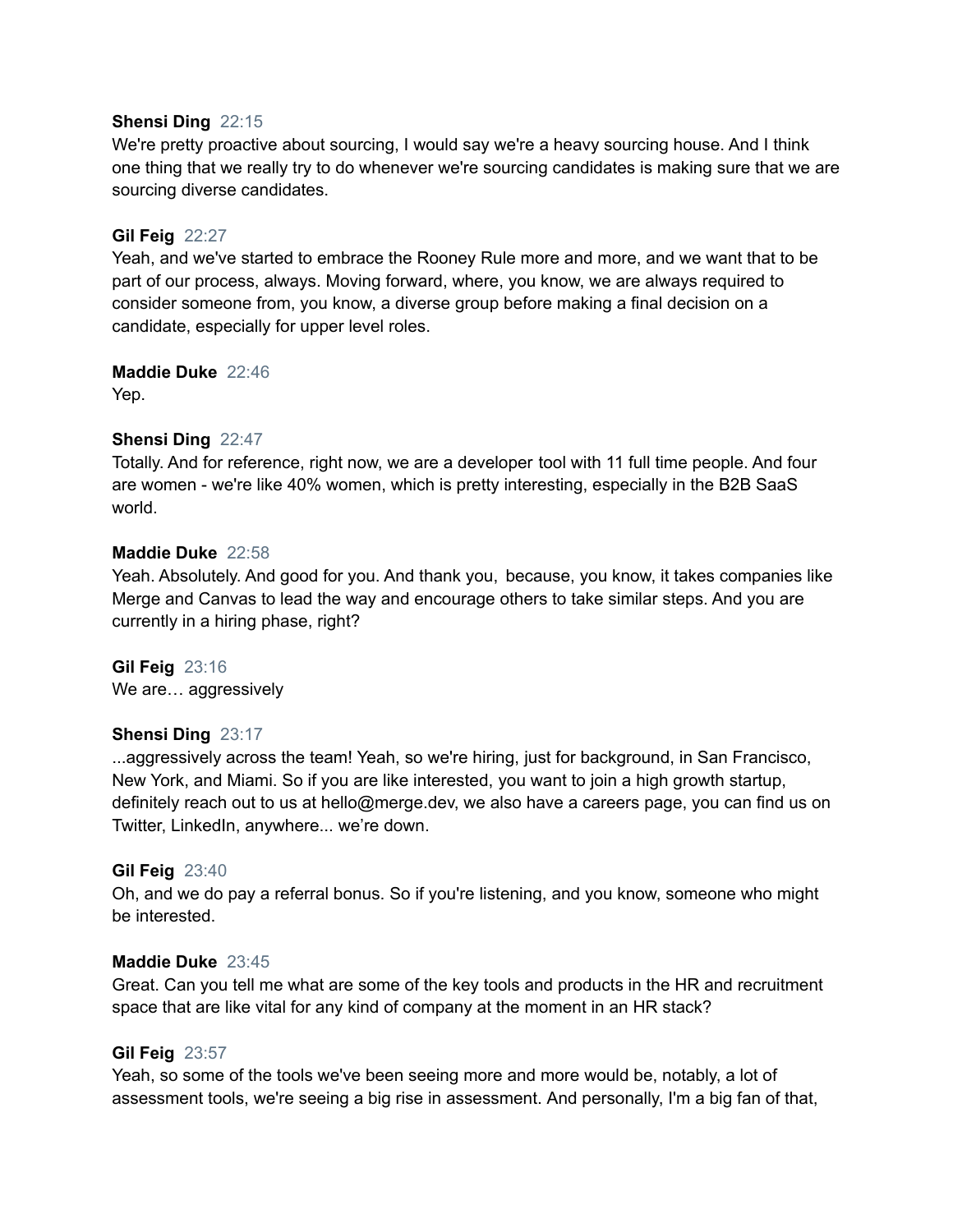because it's kind of a blind way of testing skills. So I think back to the diversity piece, it really, you know, it removes that first step of bias out of the data of the interview process, which is really important. I think another one in that piece, are these, what do you call that, like, the platforms where you go to leave peer reviews, like Lattice and all of those. Those are, those are another really great way of getting sort of like maybe maybe, you know, it's a little more bias in that but another good way of using a platform where you add a bunch of experts that got together and came up with with a way to you know, evaluate the performance of your employees, again, without you know, trying to take other things in mind, like some some softer skills or some some softer things that tend to lead to biases.

# **Maddie Duke** 24:52

Yeah, that's a really good point. And yeah, I guess particularly for remote or distributed teams as well. Having just recently opened your second office, what has that been like with a distributed team between two cities for you guys so far?

# **Shensi Ding** 25:08

So, yes, we're super, super proactive about making sure that everyone is getting to know each other. So we really encourage people to fly to the other office, post COVID of course, and also do a lot of Zoom meetings with each other as well. Our each individual offices really, really close, the New York office is obviously a little bit newer, but we really like talking, telling stories about this San Francisco office and also like reminiscing about different things that happened just so that they feel like they were there and that they know these people were also we do standup every morning with webcam we yeah, as you're able to see what everyone looks like. You're able to like chat with each other. We do like peaks and pits after each weekends, just like here a little anecdote about like everyone's like personal life. It's a really actually great wait to hear more about what everyone's like up to, like on the weekends, make fun of them. Yeah, like super fun. So we do really try to make everyone really close. So it actually hasn't been that difficult making like the New York and San Francisco office feel like it's one. I think, obviously, it'll get a little bit harder as we start hiring more people that haven't met each other. But well, we're planning on doing like an offsite in October so that everyone who hasn't met each other will be able to meet in person.

#### **Maddie Duke** 26:19

Cool. Well, I mean, I think personally, that making the culture work across different time zones in different locations, depends so much on leaders showing and demonstrating the behavior and culture that they want to say by example. So I think it's awesome that you're kind of integrating yourselves into this and not just distancing yourself and really taking part. What else is in store for Merge, like you're obviously in a hyper growth phase right now? What does the near and far future look like for Merge?

#### **Shensi Ding** 26:53

Well, we have a lot of features on the roadmap, and some are launching out in the next few weeks or so - we move really quickly. So we're pretty excited to make these announcements. And we also are planning to launch a few new categories over the next few months. We just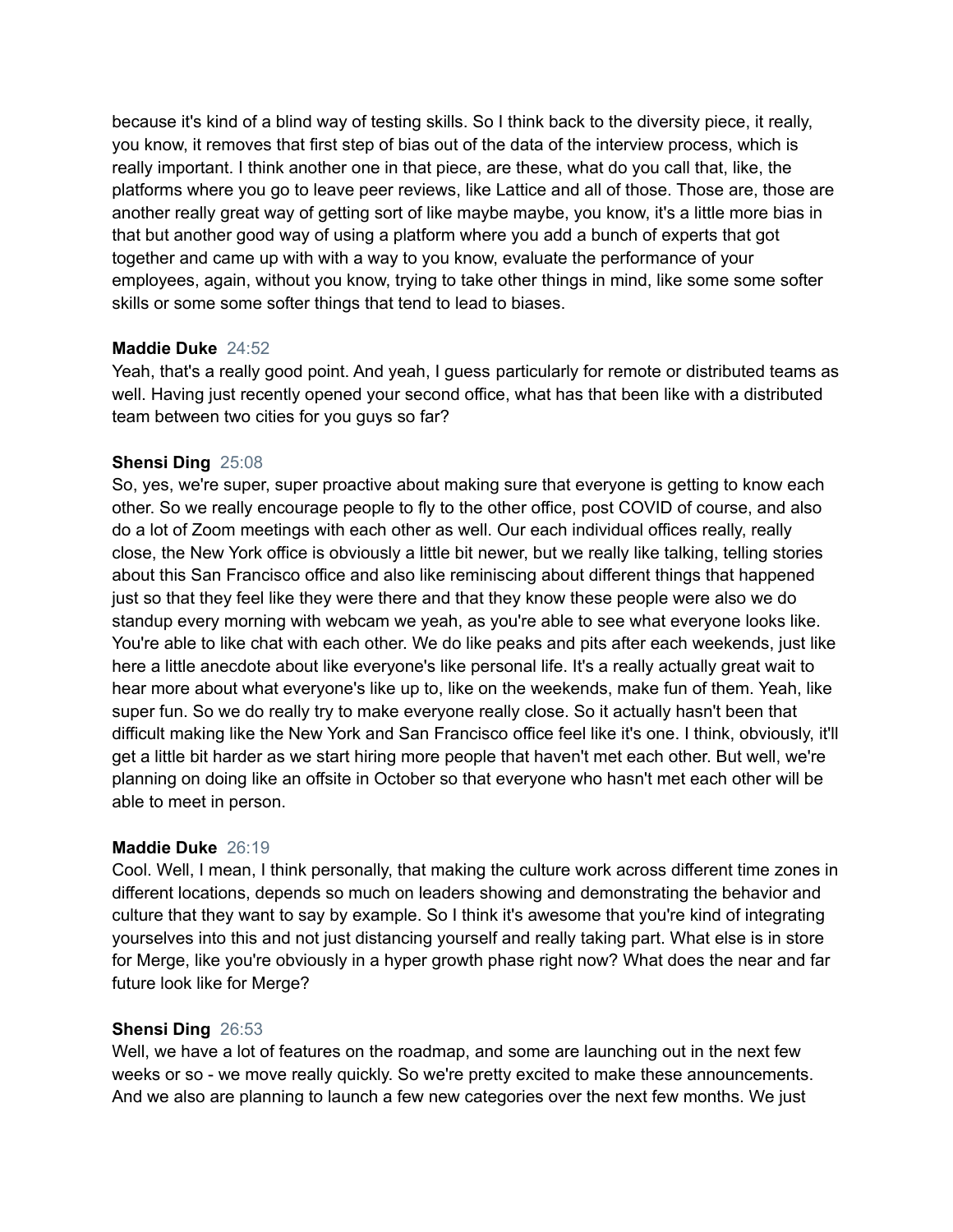launched accounting. That was really exciting, always adding more integrations. So yeah, if you're interested in you know, dipping your toes and a lot of different features; integrations, categories, learning more about APIs definitely reach out to us.

# **Maddie Duke** 27:21

Exciting stuff. And yeah, sounds like another really busy year ahead for you. I'd also really love to hear if you have any advice for other new founders or leaders at the moment, like, obviously, you've kind of had this whirlwind year or a couple of years. And you're still in this hyper growth phase where you've got a billion things to do. And I'm so grateful you've taken the time to speak to me today. What if you could give advice to someone who was maybe in your position a year ago? What would that be?

# **Gil Feig** 27:53

Yeah, I think, you know, when we talk about the future of work, and the new remote norm, one thing, you know, when you're really early, there is power in collaboration. And so I think finding a good hybrid at the beginning is important. You know, obviously, that's not possible for everyone to be in the same room. Ideally, you know, when you're still three, four people you can meet, but if you can't, at least having maybe an open Zoom all day, just some sort of way to be able to bounce ideas, you know, I can't express enough the value that me and Shensi found in being able to just at the beginning, when we were making 1-2-300 decisions a day about our product, and, you know, fundraising and how we wanted our culture to be having that open line of communication was really important. And I think now that we've grown, you know, you see a bit more asynchronous work. And it's been okay to not have that constant open line of communication, but again, at the beginning, highly recommended.

# **Shensi Ding** 28:45

Yeah, I would really echo everything that Gil said. But one thing I would also add is I've hiring a really good team early on, really compounds over time. We really, really love our team, every single person is a 10X contributor. And I think that's really hard to find. They're also pretty rare in a lot of company cultures. And that's brought us really, really far. Every single team member not only makes decisions that Gil and I fully support, but they do it much better than how Gil and I would have done if we had had the time. And that's something that we really appreciate every day.

# **Maddie Duke** 29:15

That's awesome. And I'm sure that they appreciate you, acknowledging the appreciation that you have for them. Do you think that Merge is going to open a European office at some point in the future?

# **Shensi Ding** 29:26

Honestly, I was really probably it was - it's an ever growing there. We're probably 50-60% Europe now, which we did not expect at all, and is not great for the San Francisco sales team. So we'll see. I think I think it's probably a little bit further down the line, but definitely something.